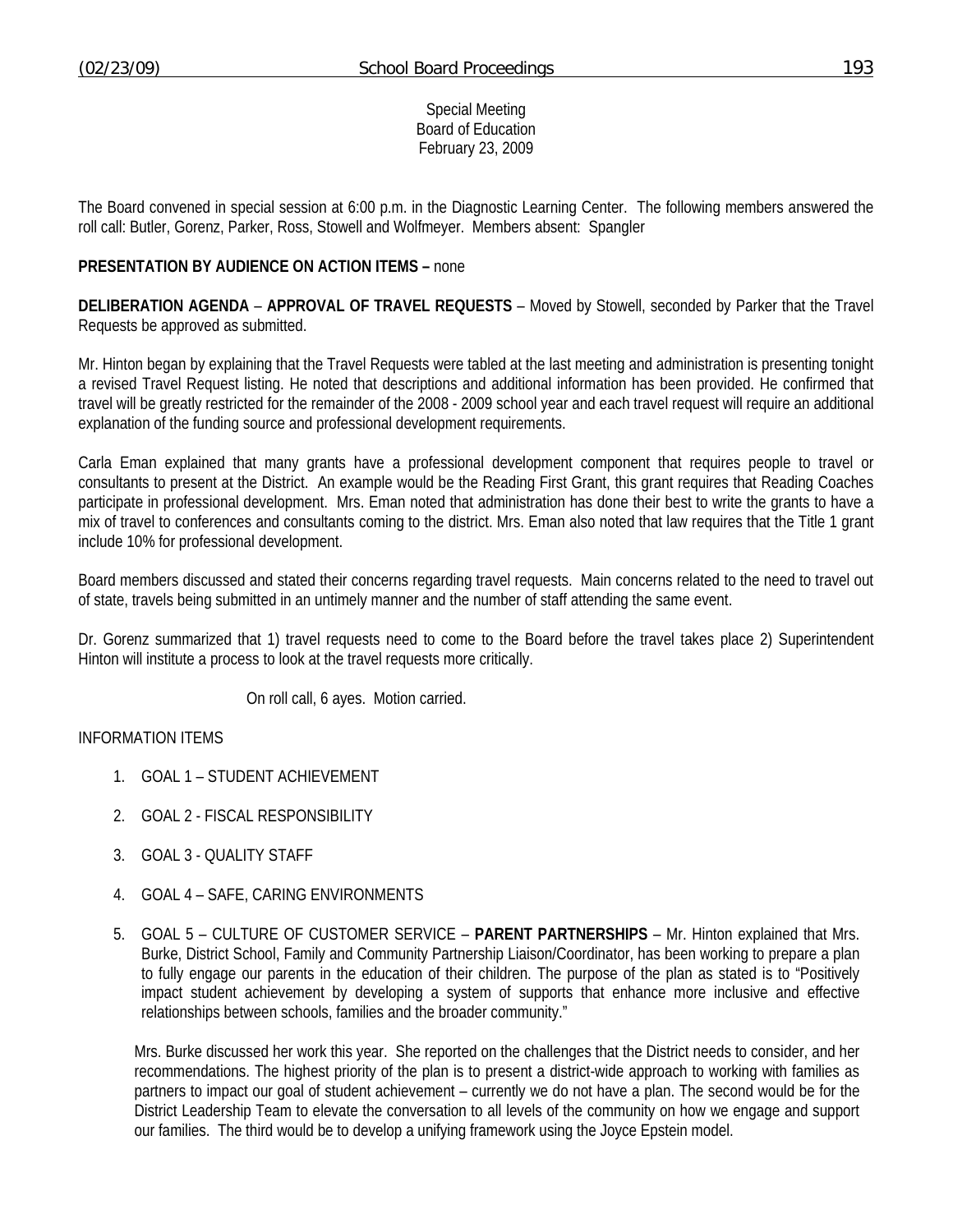Mrs. Burke also the noted work being done to develop a Parent Advisory Council. Each school has identified 2 parents to serve on the committee. This group would do planning work this school year,

ADJOURNMENT – Dr. Gorenz adjourned the special meeting at 7:30 p.m.

 Julia A. Cramer, Board Secretary

ATTEST:

David L. Gorenz Board President